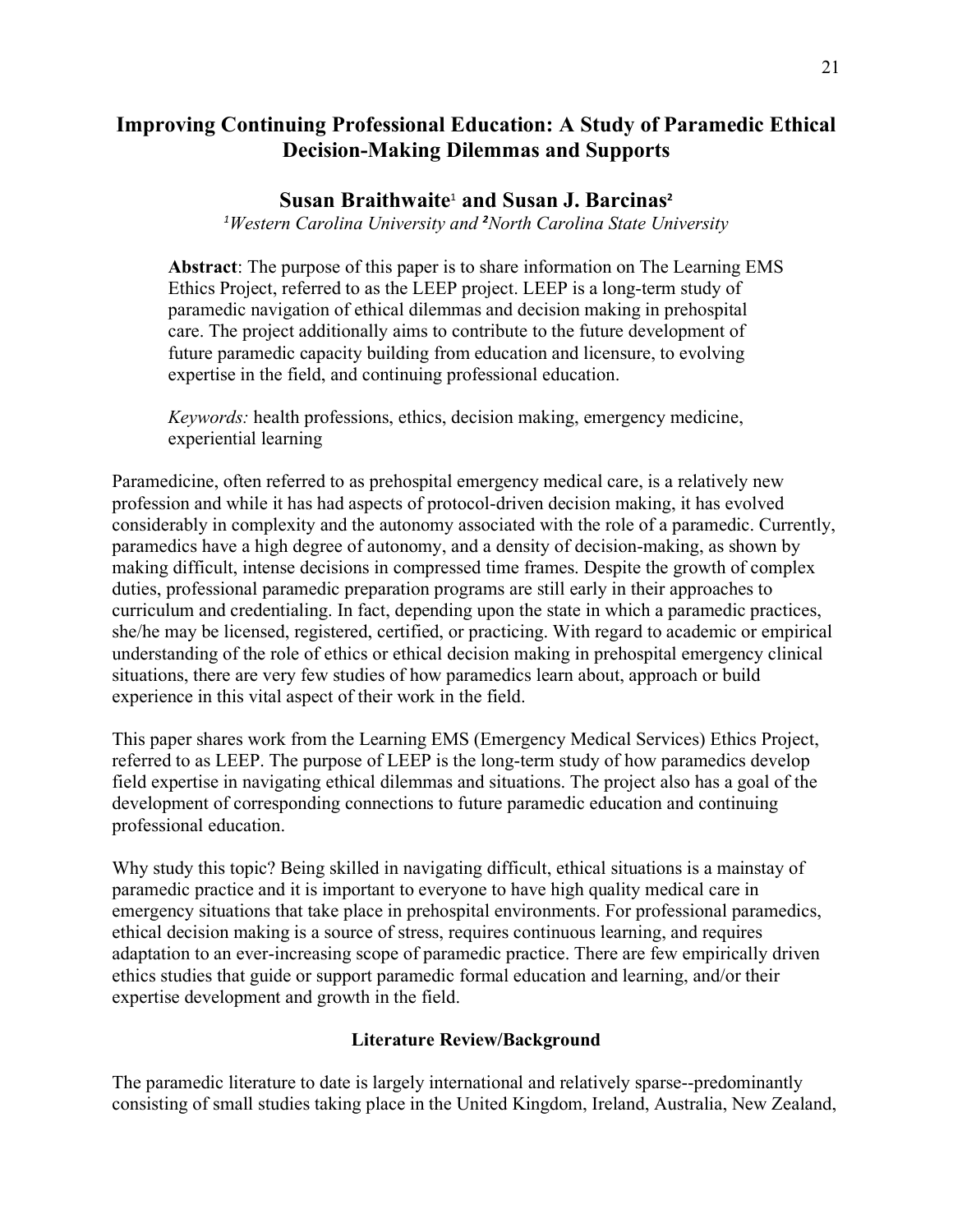and the United States. The prevailing approaches of existing studies on paramedic ethics and decision making tend to focus upon the use of protocols such as resuscitation, updates and advances in life-saving measures, and transport. Of those studies that specifically address ethics, the framework varies, or there is an absence of a framework, and in its place a general thematic exploration of paramedic field awareness and experience.

The National Health Service in the United Kingdom, for instance, has made recent strides in their paramedic education and recently adopted the six Cs of compassion, care, courage, communication, commitment and competency" (Eaton, 2019, p. 2094). Eaton's (2019) study researches paramedic learning of values during the practicum phase of their preparatory education program and key findings include the notion that paramedic students do differentiate between theoretical (text) based learning and practical learning when it comes to ethics, and are oriented towards learning practically. Further, they found that students did not receive a sufficient grounding during their educational experiences to meaningfully build upon once in their future practice.

Torabi et al. (2019) conducted research on the barriers to ethical decision making in Iran prehospital care. Their qualitative study suggests that most paramedic navigation of ethics is dependent upon several broad factors such as the situational elements, patient-related characteristics, and known environmental elements. Further, the authors suggest that it to understand navigation of ethical situations, paramedics work aims to sustain a balance between input and output knowledge, which includes the expectations and awareness of patients and their families, and the role of futile care, where a positive outcome is not expected. The study found that in the presence of an uncoordinated health care system where there is low trust in the services that a patient may receive or the support a paramedic may receive, that decision making may be more fluid and unpredictable in the direction of attempting to balance what is good for the patient with what is best for the actors within a healthcare system. Finally, the researchers found that there are certain types of paradoxes which surface, such as inner conflict between the law, values, regulations, and beliefs.

With relatively parallel findings, researchers in the United Kingdom interviewed focus groups of emergency clinicians, exploring decision making in relation to case vignettes (Brandling et al., 2017). Their study found that decision making in critical care situations was based upon several inter-twined elements, some similar in nature to Torabi (2019) with perhaps a few more additions. For instance, findings indicated that the factual information available to the EMS provider such as existence of a do-not-resuscitate order (DNR), or patient illness information played a large role in decision making. Paramedics navigated structural factors such as recommended or required protocols, transport distance to hospital, and available guidance and research. Paramedics were also influenced by cultural beliefs and values—their perception of the age of patient, perception of suffering, and how that influenced a decision about gauging, "what would you do if it were (a loved one or yourself)?" The findings suggested that paramedics consider interpersonal factors including the culture of their ambulance or other professional colleagues and hospital, perceived reactions or expectations of bystanders and calculation of risk factors such as personal safety, patient safety, and legal issues. Finally, personal values and beliefs--confidence in the system and in one's professional capacities, experience as a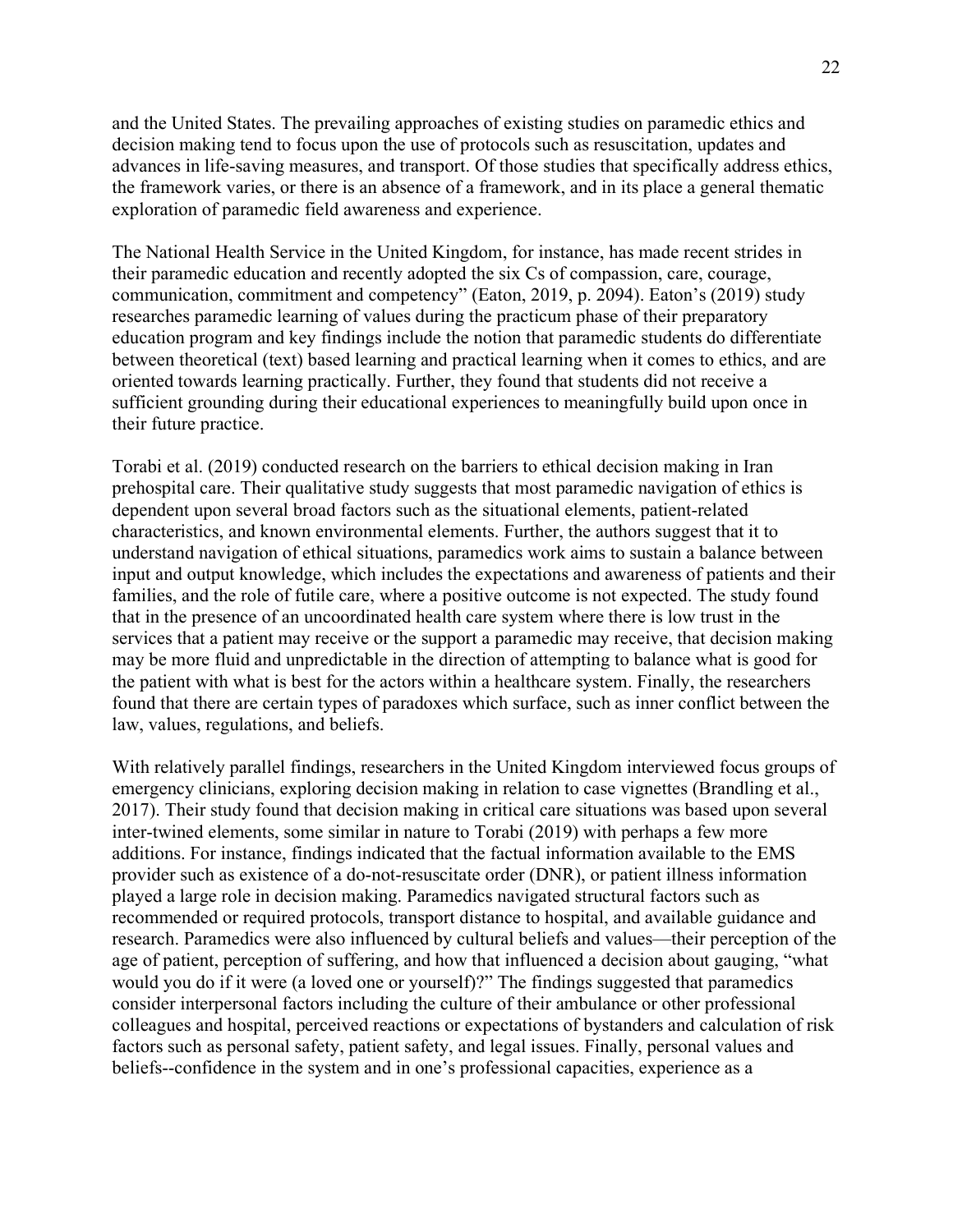prehospital caregiver, and the presence of fatigue were found to be critical components of ethical situation navigation.

In Ireland, a recent quantitative survey analyzed nearly 500 advanced paramedic recent graduates' responses in relation to their awareness of legal legislation regarding the ethics of DNR and the processes that they felt influenced their related ethical decision making in the field. Paramedics were asked for demographic information as well as for examples of when case study situations may go differently based upon the unique circumstances of a given emergent situation. Responses were classified about whether respondents felt a decision was a) an unwise decision, b) a decision not based upon sound medical principles; or c) decision may lead to patient's harm or death. One of their central study findings was that paramedics did not draw primarily upon their training, instead they relied upon experience to navigate situations, especially if the training they had received was hypothetical or theoretical rather than practical. The concepts of beneficence, non-maleficence, and respect for autonomy were central to decision-making (Bury, et. al, 2019). Similarly, they identified patterns in responses in four categories akin to the studies referenced above, labeling the categories as clinical, attitudinal, comprehension, and 'acting in the best interest of'. Yet another additional qualitative study reported that paramedics often rely upon role perception during decision making--and their perception of the role and responsibilities, which could be framed as boundary setting, largely influenced their decision making and added a sense of legitimacy or confidence in their choices. (Simpson et.al, 2017)

While the existing literature suggested some common themes and served as a directional guide, it did not fully address our goal of more deeply identifying and understanding how experienced paramedics learn to and actually do navigate ethical situations and how the learning itself, assumed to be developing expertise, occurs in the field.

Developing occupational expertise via everyday work activities and interactions is well studied and Ericsson et al.(2018) theorize that expertise is a dynamic that is a reflection of knowledge which is accepted or 'known' within a given field or occupation. In academic terms this is sometimes referred to as a canon. This knowledge is additionally integrated with environmentally situated factors, in this case the culture of paramedic work, the specific geographic or organizational context, and any personal factors specific to individual professionals. Building upon that and specific to the health professions education, mastery learning is a model that advocates for the intentional capacity building of all learners to an expertise or expert level, rather than aiming for a bell or distributed curve in learning and performance. In a recent (2020) book on mastery learning in health professions education, Issa, et. al. (2020) address mastery learning in emergency clinical care, encompassing paramedics. Their writing posits that deliberate practice with targeted feedback, and rapid cycle deliberate practice (RCDP), is highly effective in emergent care situations and its success not only depends upon the initial learning experiences but also upon a reoccurring cycle of spaced or distributed learning--refreshers or updates via continuing professional education (Issaet et al., 2020). Combining these concepts, our future goal is of continuing professional education for paramedics that addresses how best to integrate relevant experientially derived expertise with opportunities for periodic mastery learning.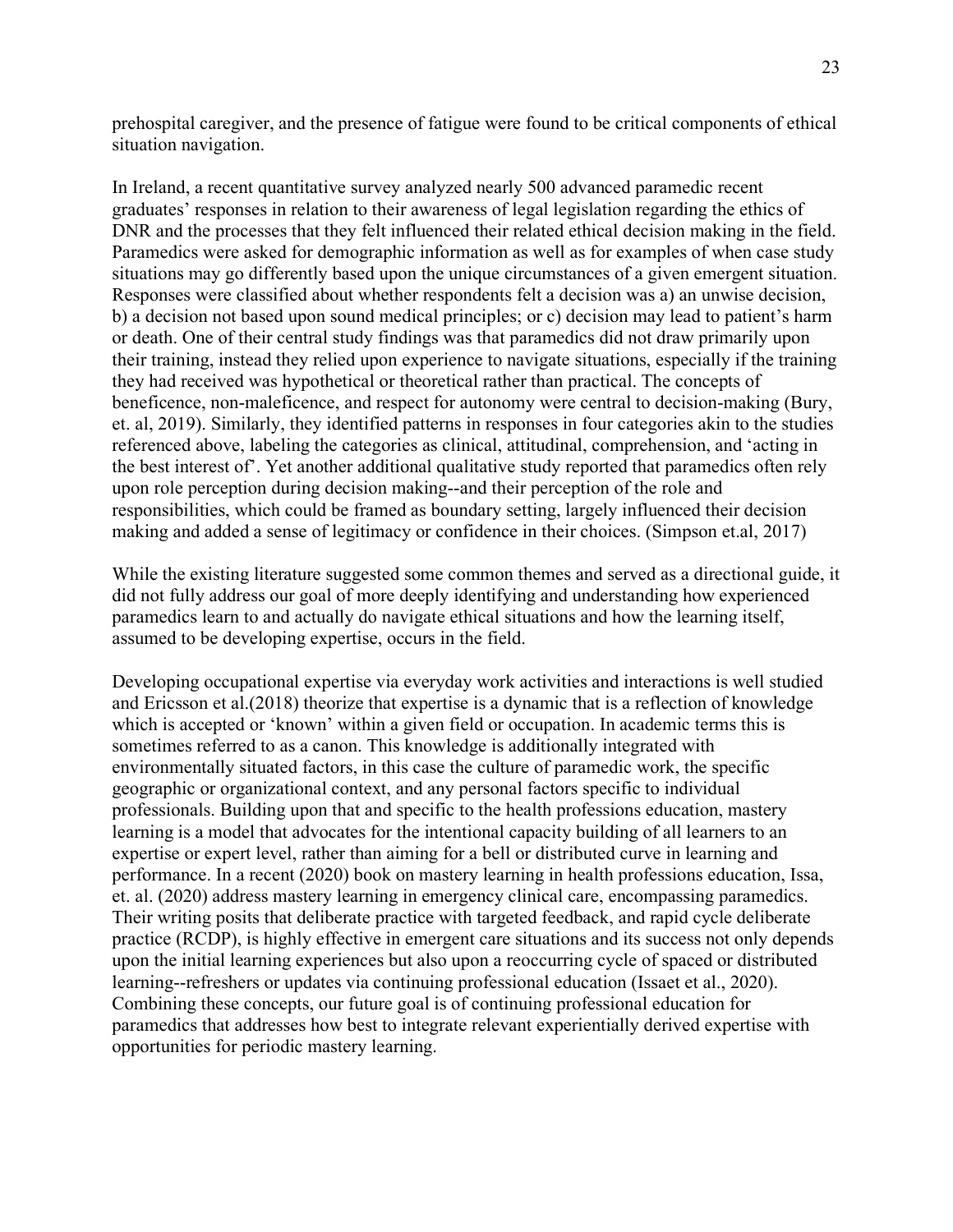In the United States, paramedic education requirements vary from state to state. There is a National Registry Paramedic (NPR), which contains several conditions and requirements, and it is also accepted in some states as a reciprocal credential. Within preparation programs, there are a range of textbooks used, and one of the leading texts, for example, is Sanders' Paramedic Textbook, a fifth edition published by the American Academy of Orthopedic Surgeons (2019). Within it, there is one short chapter that addresses ethical decision making in the field. The foundational curriculum draws upon Iserson's model of ethical decision making (Sanders, et. al., 2019), which was developed from his practice situated within hospital emergency departments.

We adapted Iserson's *Rapid Approach to Ethical Problems in an Emergency* for use as the conceptual framework to guide the first qualitative study of the Learning EMS Ethics Project. It was a reasonable place to begin. In spite of the fact it was originally intended for hospital emergency department physician use, the model is already taught in paramedic education programs which use the Sanders' textbook, and it suggests a series of steps that can be used during emergent ethical medical situations.

Iserson et al. (1995) suggest a process when there isn't time for a systematic lengthier process. In emergent cases, health professionals' first step is to reflect and see if any prior dilemma has led the professional to draw upon an experiential 'rule' that can be applied in the current context. If the answer is yes, the paramedic would then repeat the prior situational response. If no, the next step is to consider alternatives that would buy time for consideration and deliberation, so long as there is not undue risk to the patient (Iserson et al., 1995, p. 45). Next, Iserson et al. (1995) suggests communication or consult with others, for example, a medical director.

In prehospital settings, this is not always an option, particularly in cases of patient resuscitation. The next recommended steps include three tests: impartiality, universalizability, and interpersonal justifiability. In lay terms, a paramedic would ask her or himself: Would I be willing to have this action performed if I or a loved one were the patient? Would this be what is likely to be done in a similar situation? And can I justify my actions to others, with sound rationales?

### **Research Design, Findings and Discussion**

The Learning EMS Ethics project research design is phased. The first phase utilized a case study design and included the interview of thirteen experienced paramedics in an approximately 90 minute semi-structured interview. All paramedics were from one Southeastern state; thus, it is assumed that there was some basic shared educational preparation and working contextual elements. The first phased study in some sense, explored whether and how Iserson's model played a role in paramedic navigation of ethical situations, whether explicitly or indirectly. In addition, the study yielded data about the nature of paramedic experience during ethical situations. In that respect, the study was *in media res*, or 'in the middle of'. The beginning point for the study protocol was not chronological in following a paramedic participant's education, licensure, and progressive experience. Rather, it was an exploration of navigation of emergent ethical dilemmas and situations, encouraging deep reflection about what paramedics were drawing upon and acting upon while in the moment (Barcinas & Braithwaite, 2019).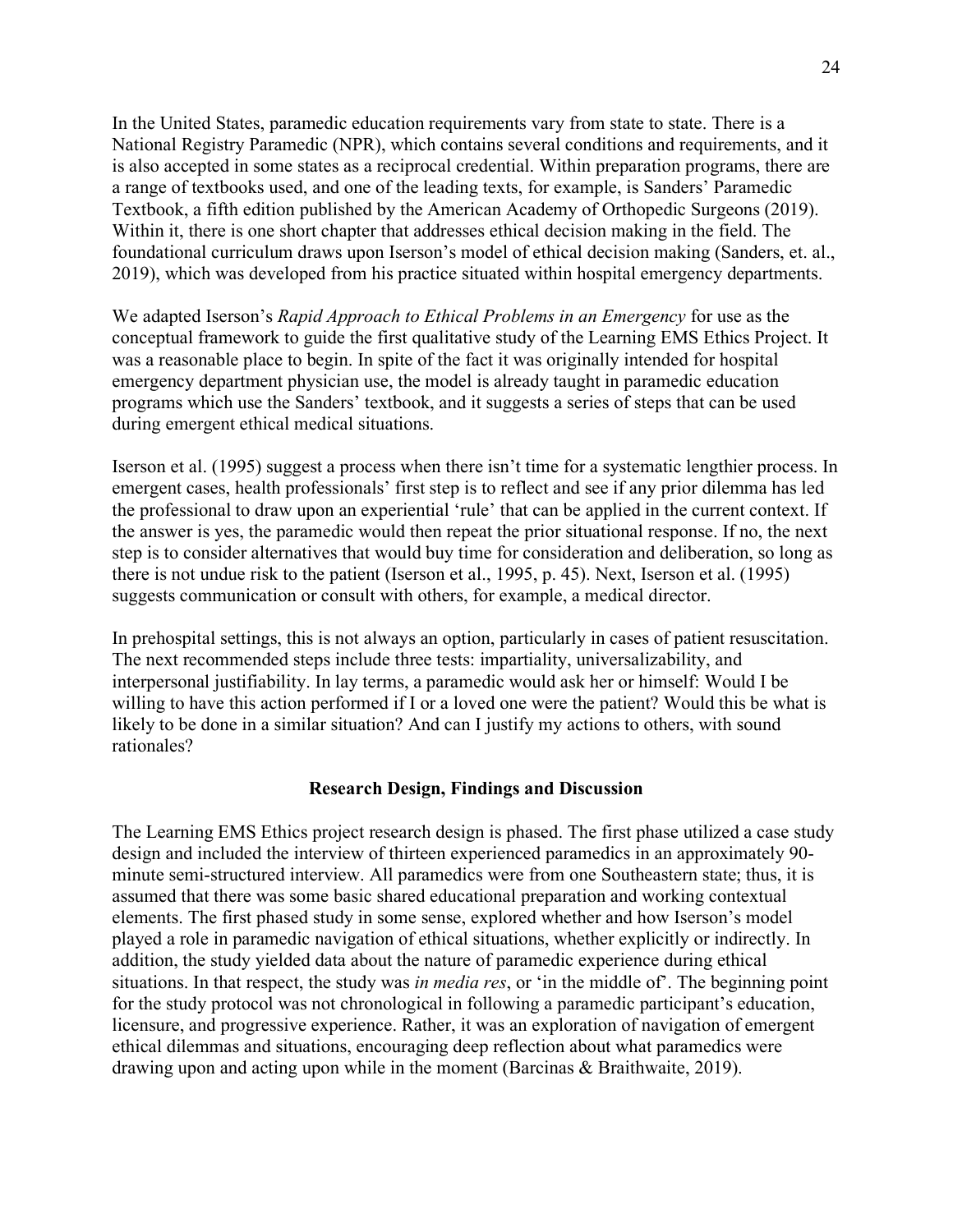After analyzing the findings from the first study, we recognized several important things. First, we learned that paramedics do not explicitly think of or rely upon a specific ethical model or framework in the moment, including not drawing upon the suggested Iserson steps in the textbook predominantly used in their preparatory education. Their descriptions and narrative reports reflect little systemic structure.

Second, we also learned quite a bit about how some partial components or assumptions suggested by Iserson were present within the navigation or decision making process, but it was incomplete as a picture for understanding an unfolding situation, or even the reflective process that occurred after difficult dilemmas took place. For example, participants did not indicate that they often consult prior memories or consult external directors with immediacy during an unfolding situation.

Third, our findings indicated that there is a gradual, experiential development of expertise and that process and evolving expertise serves as the influencer during ethical decision-making situations. This process was retrospective--one where learning occurred through repetitive cycles of remembering, analyzing, and personal consideration. Paramedics considered the ways that an evolving sense of responsibility and sense of being present in community with their patients and patients' loved ones played a role in decision making, as well as their professional accountability.

Building upon these findings, we adapted the protocol to the first study, adding, removing and adjusting questions that expand the data collection, and that allow exploration of participants' informal experiential learning, a broader systems analysis of the situational influences, and of their reflection and refinement associated with expertise building. When we returned to our internal review board (IRB), we made the decision to request a broad consent, allowing us to look forward in conducting cascading incremental case studies, and to combine case study data as we proceed forward.

Next, we conducted a pilot interview phase of the second case study, which is sometimes referred to in qualitative research as cognitive interviewing. We are now actively recruiting additional participants—licensed paramedics with at least 3-5 years of professional experience. The phase two pilot data combined with the phase one findings also led to the bracketing of other findings which will likely inform additional future case studies. These include research questions about the degree of variance we found in participant approach to navigating ethical decision making, with accountability to the patient or the self being the predominant underlying sensemaking. The role of fatigue and tiredness, which was a finding in a comparable European study (Brandling et al., 2017) appeared to have two dimensions in our study—a literal fatigue associated with immediate shift schedules or intensity, and a fatigue that was rooted in a sense of *heaviness*, a weight that paramedics reported that was always present, as their experiences meant they routinely and repeatedly experienced issues with human life and death, human suffering, and the balancing of accountabilities to employers, colleagues, patients, families, communities and themselves.

The purpose of this paper proceedings was to share the phase one and phase two pilot findings of the Learning EMS Ethics Project (LEEP). The development of expert judgment in navigating